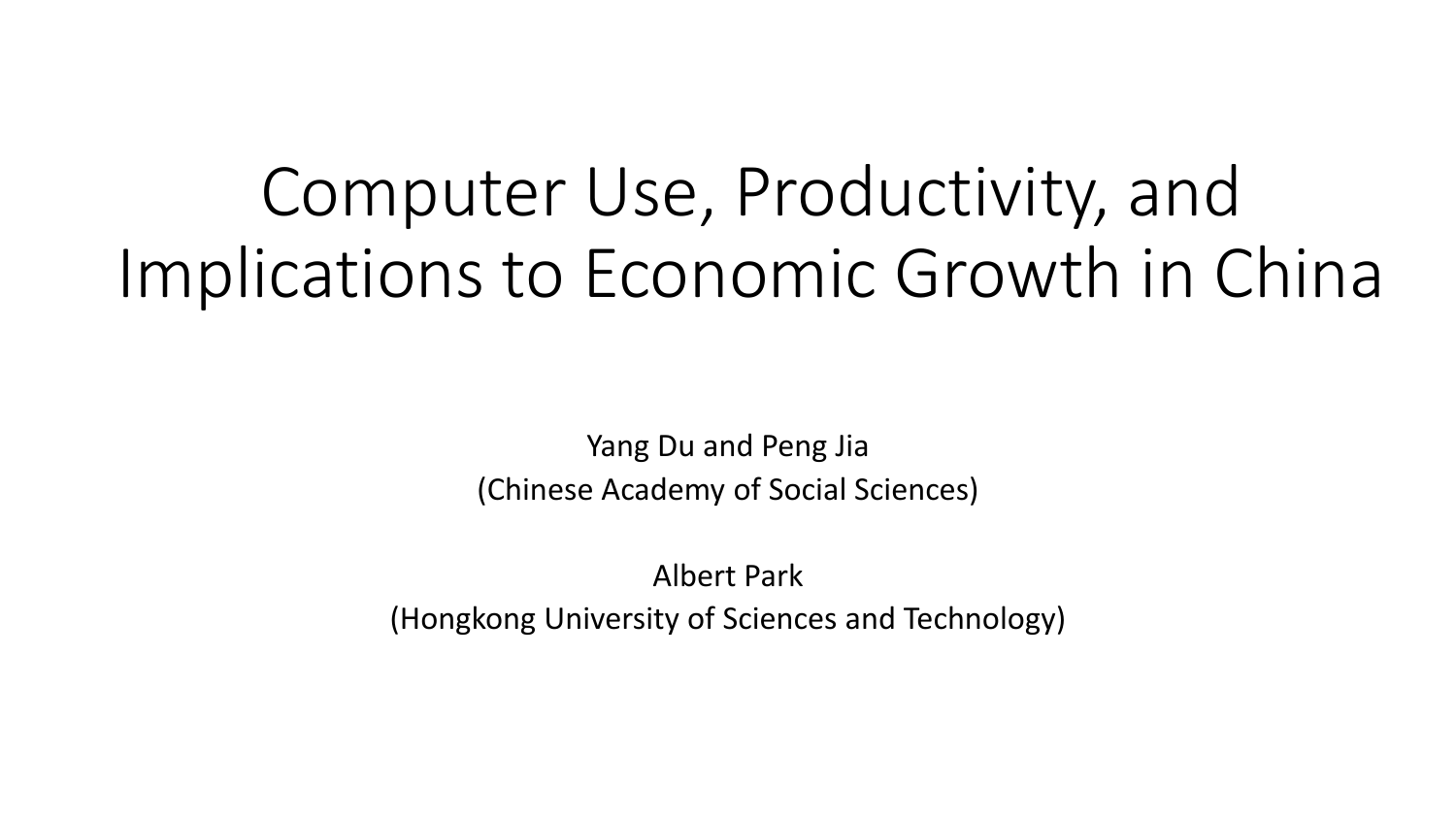## Background and Motivations

- China has witnessed quick population ageing: 10.8 percent of population are age 65 or above in 2016 (60+, 16.7%). In the meantime, the working age population started shrinking in 2012
- This demographic trend requires younger cohorts to be more productive to support the growing number of elderly
- In recent years, China has experienced significant economic slowdown and calls for a growth pattern driven by productivity rather than accumulation of production factors that China did before. To achieve this goal the Chinese government has encouraged comprehensive innovations.
- But at micro level, we need to know how the individual productivity is improved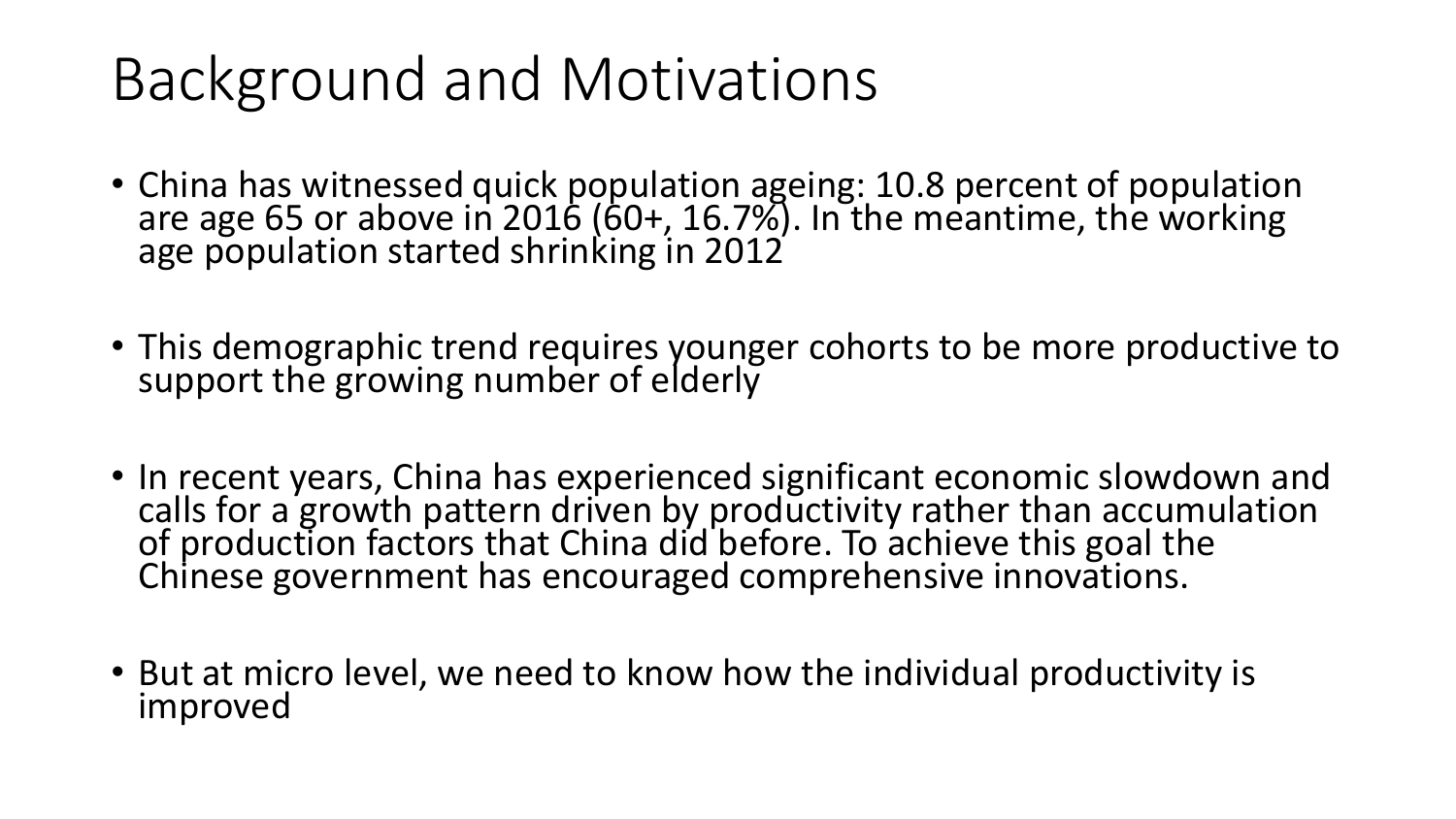### Quick Demographic Transitions

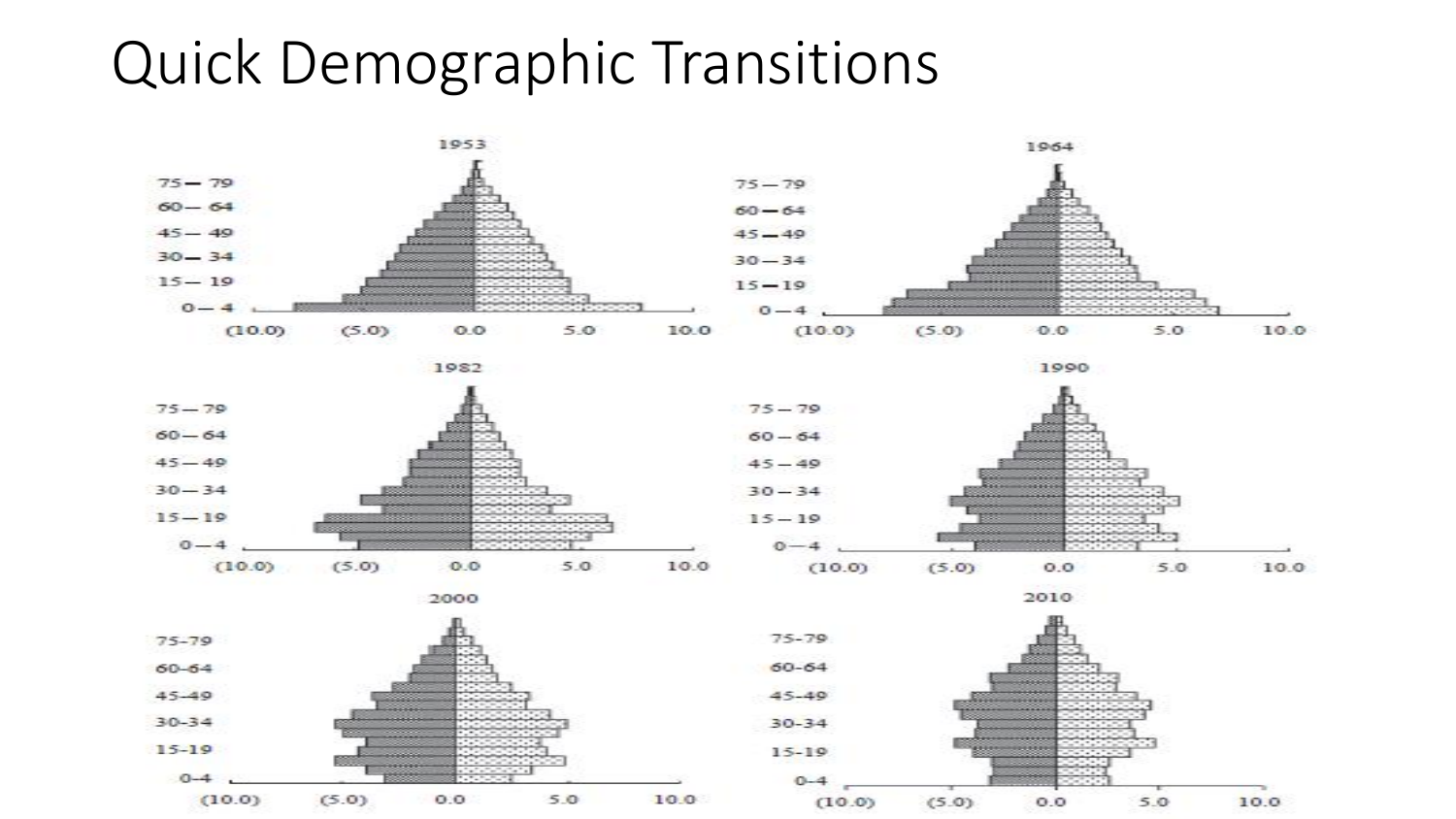## Labor Shortage and Growing Wages

- In the past decade, the shortage of unskilled workers appeared frequently in China, which results in roaring up wages for migrant workers. From 2006 to 2016, average wages for migrant workers grow 15.7% per annum
- Due to fast growth of wages, the unit labor cost (labor cost per worker/average labor productivity) in China has grown rapidly from 0.149 in 2004 to 0.243 in 2014
- These new changes have comprehensive impacts on growth pattern and competitiveness, which require productivity growth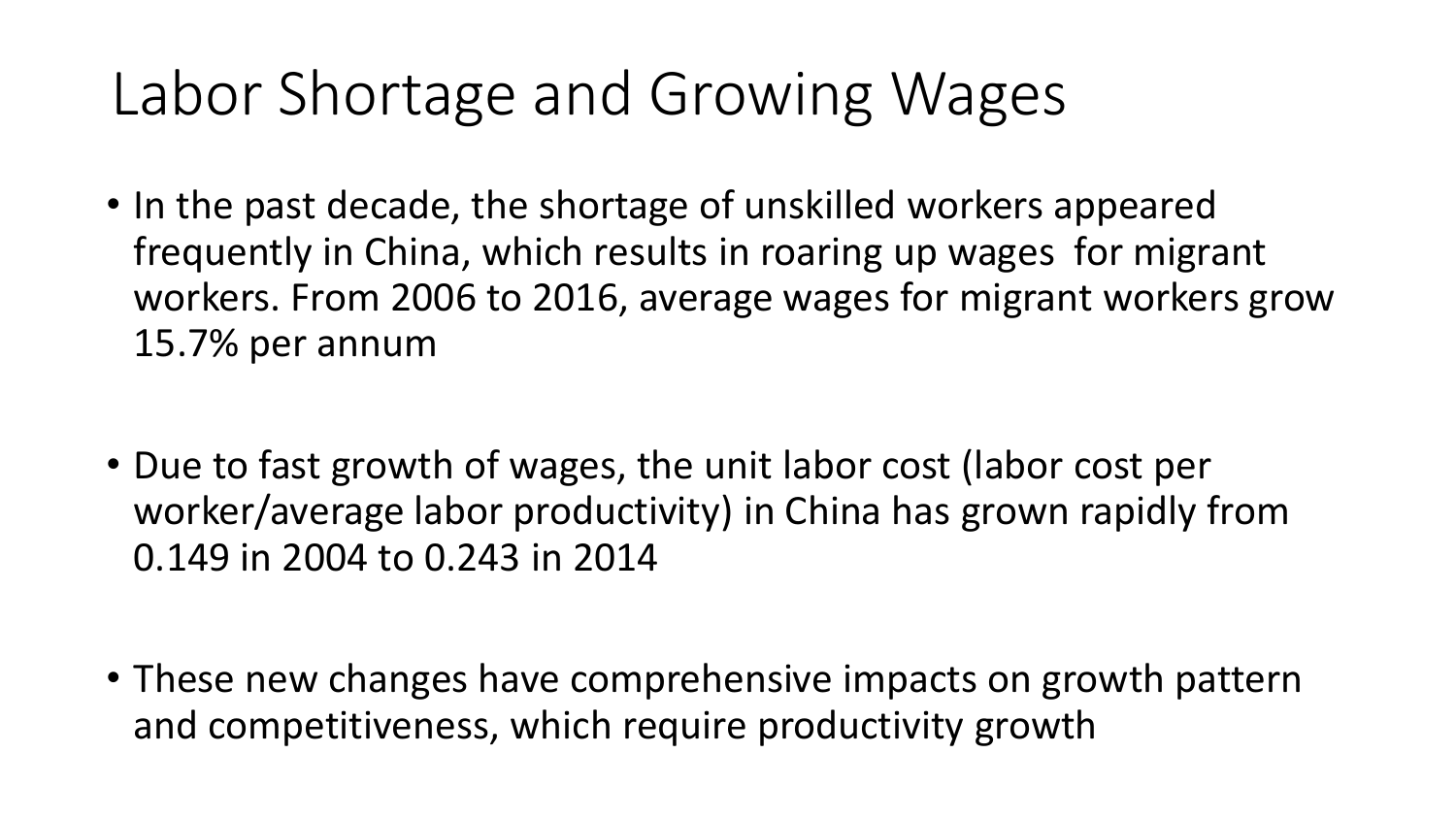### Younger Workers have more schooling

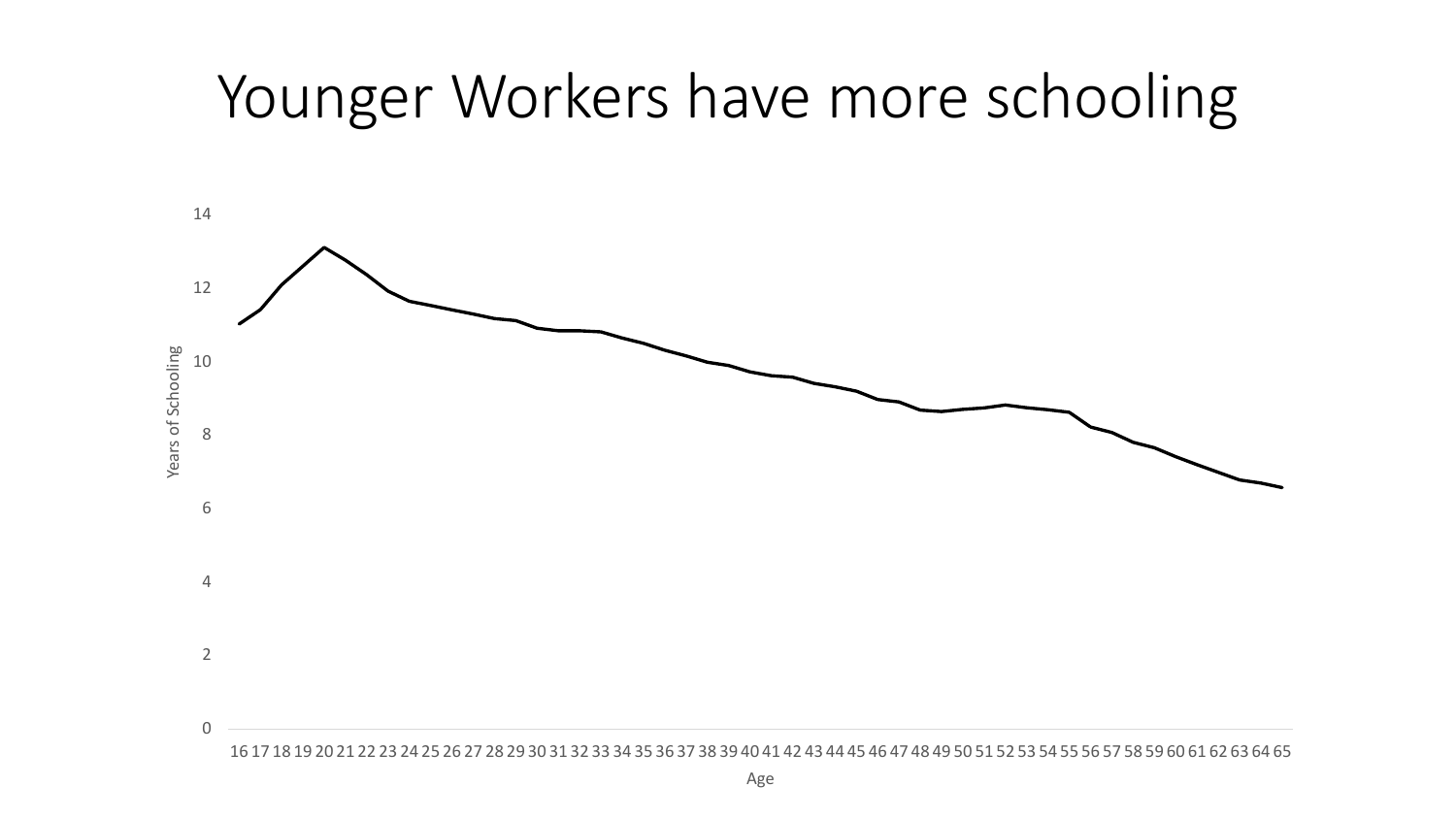#### Declining prices of computer and growing wages

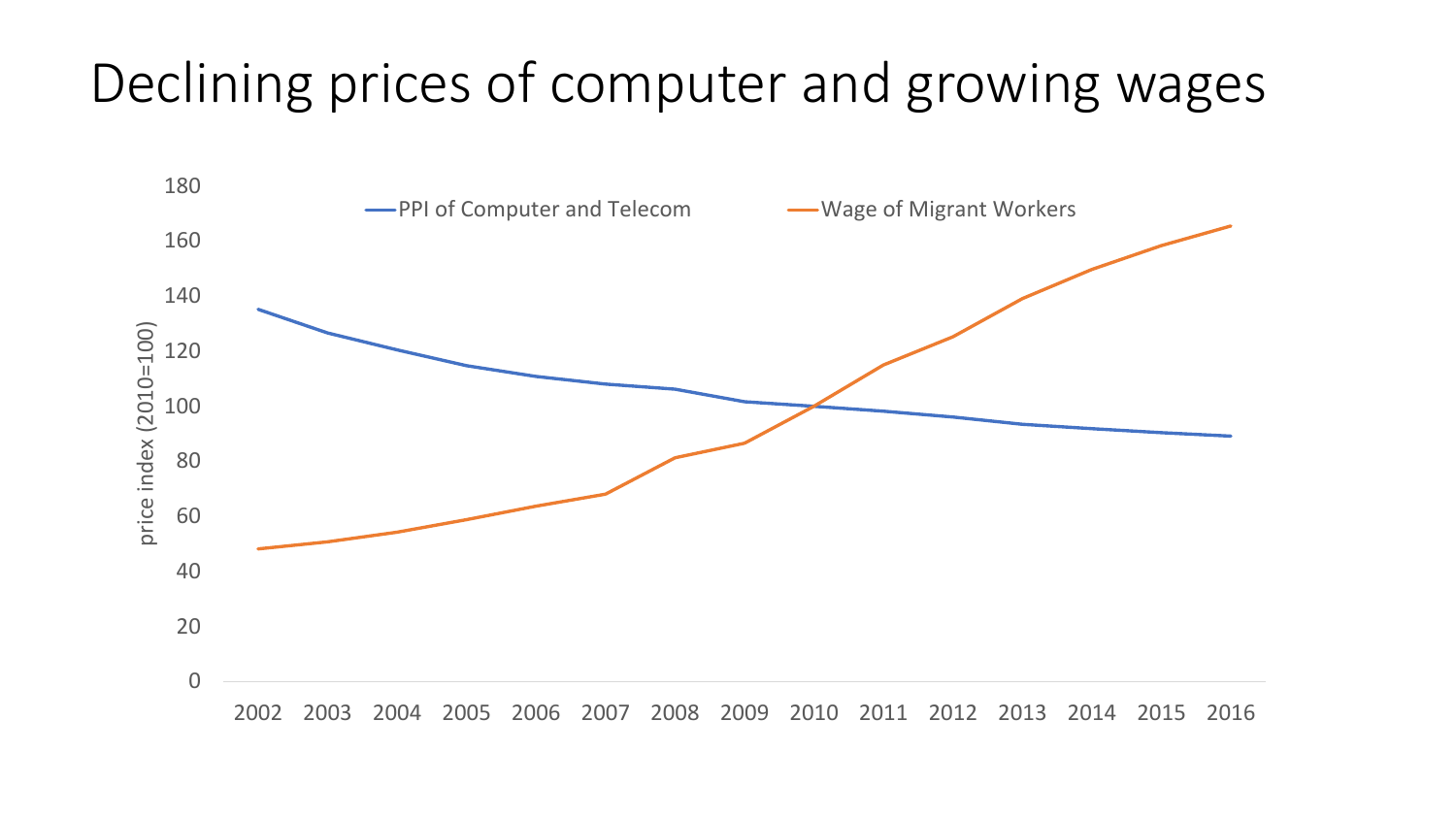### Existing studies on computer use at work

- Krueger (1993) fist studies this issue in the US, but his finding is questioned by DiNardo (1997) who argues that even pencil use at work could have return
- Using household survey data from West Germany Spitz-Oener (2008) also finds positive returns to computer use at work. She also points out that the return to pencils is insignificant after controlling for tasks
- Chen and Wu (2008) find similar results using urban household survey data in China, but they could not control for task variables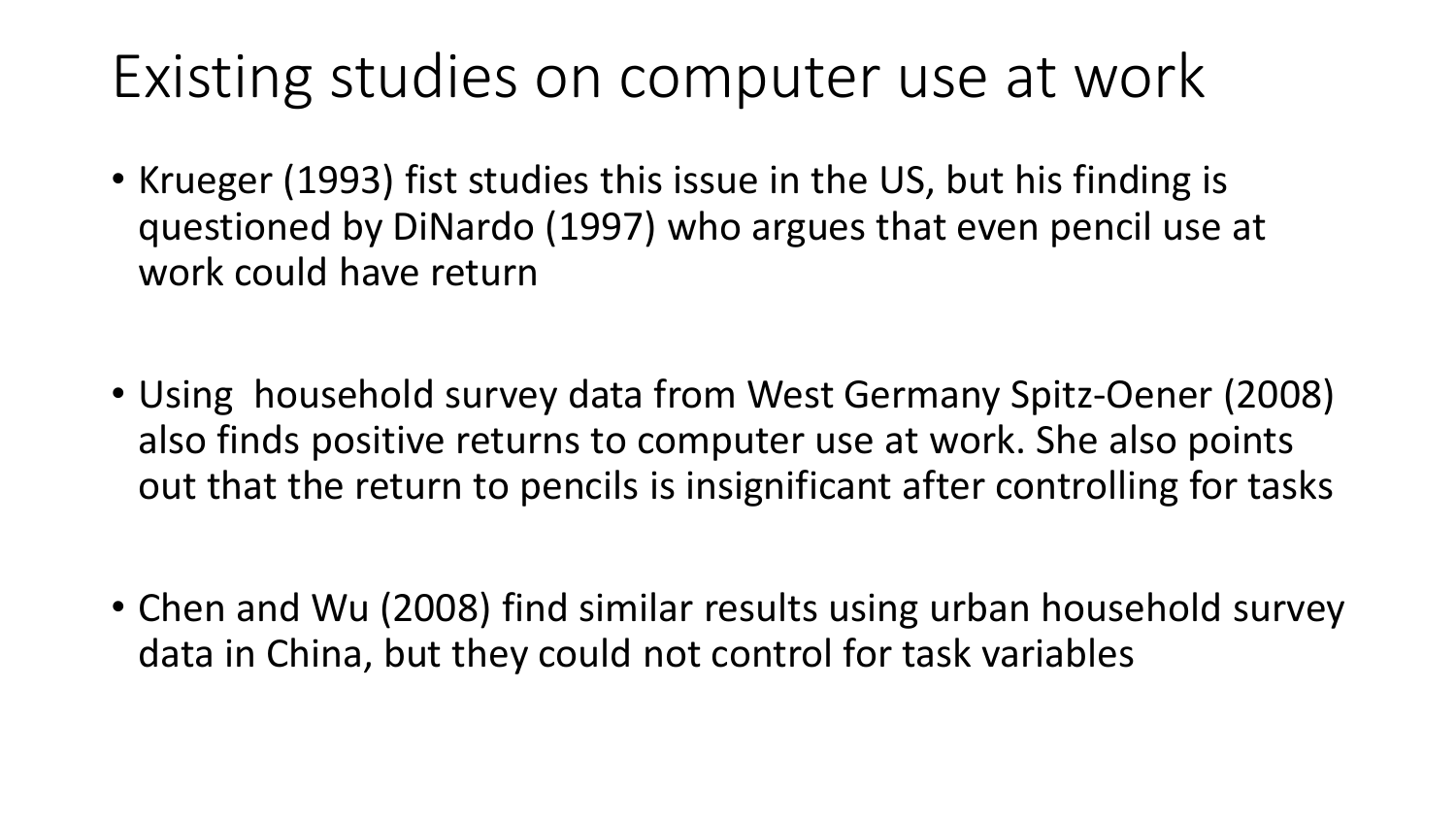### China Urban Labor Survey

- The four rounds of China Urban Labor Survey is conducted by the Institute of Population and Labor Economics of CASS with joint inputs from Albert Park and John Giles (the first 3 rounds).
- In 2016, the fourth round of the survey was investigated in Shanghai, Shenyang, Wuhan, Fuzhou, Guangzhou, and Xi'an. The Survey sampled 260 neighborhoods, 2581 migrant households and 3897 local households, including 15448 individuals in total. Sampling weights are used in following analysis.
- In the survey, we asked the question "do you use computer at your current work" for each worker
- We also measure the job tasks for each worker using the STEP module designed by the World Bank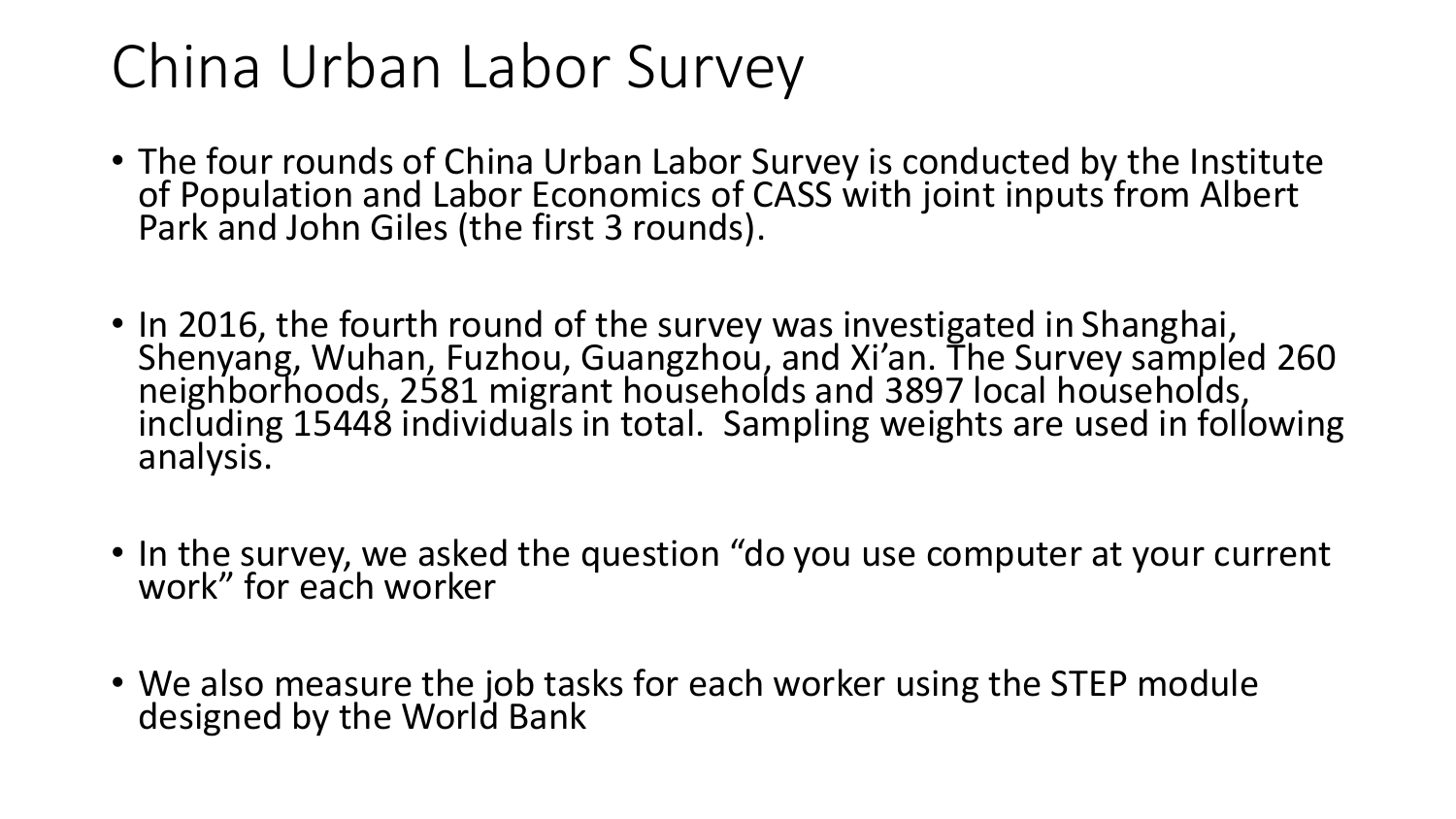#### 57% of workers in our survey use computer at work

|               |               | <b>Share of Workers</b> | <b>Share of Using Computer</b><br><b>Within Group</b> | <b>Monthly Wages</b><br>(RMB, Yuan) |
|---------------|---------------|-------------------------|-------------------------------------------------------|-------------------------------------|
| <b>Gender</b> |               |                         |                                                       |                                     |
|               | <b>Male</b>   | 0.58                    | 0.53(0.50)                                            | 6033 (6230)                         |
|               | <b>Female</b> | 0.42                    | 0.63(0.48)                                            | 4830 (4090)                         |
| Age           |               |                         |                                                       |                                     |
|               | 16-29         | 0.21                    | 0.71(0.45)                                            | 5080 (4050)                         |
|               | 30-39         | 0.34                    | 0.68(0.47)                                            | 6810(6580)                          |
|               | 40-49         | 0.29                    | 0.47(0.50)                                            | 5460(5280)                          |
|               | 50-59         | 0.16                    | 0.36(0.48)                                            | 4820(4650)                          |
|               | 60+           | 0.01                    | 0.43(0.50)                                            | 3220(2710)                          |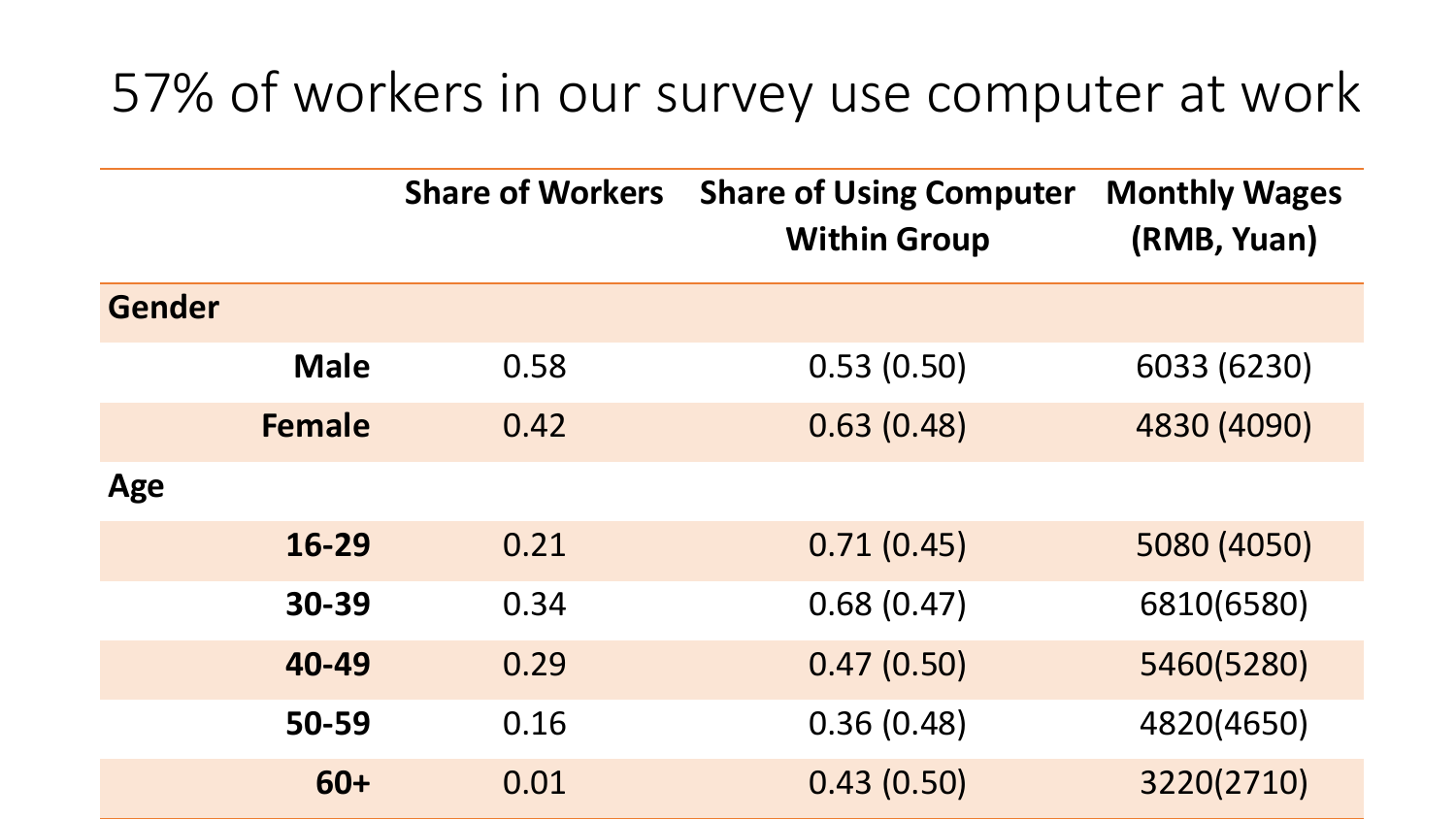## Using Computer at Work: by Occupation

|                           |      | Share of Workers Share of Using Computer Monthly Wages<br><b>Within Group</b> | (RMB, Yuan)   |
|---------------------------|------|-------------------------------------------------------------------------------|---------------|
| <b>Employers</b>          | 0.04 | 0.90(0.30)                                                                    | 11.07 (10.38) |
| Professionals             | 0.19 | 0.89(0.31)                                                                    | 7.13(5.34)    |
| <b>Clerk</b>              | 0.13 | 0.82(0.39)                                                                    | 4.84(3.32)    |
| Service                   | 0.52 | 0.43(0.50)                                                                    | 5.21(5.47)    |
| <b>Production Workers</b> | 0.11 | 0.30(0.46)                                                                    | 4.55(3.02)    |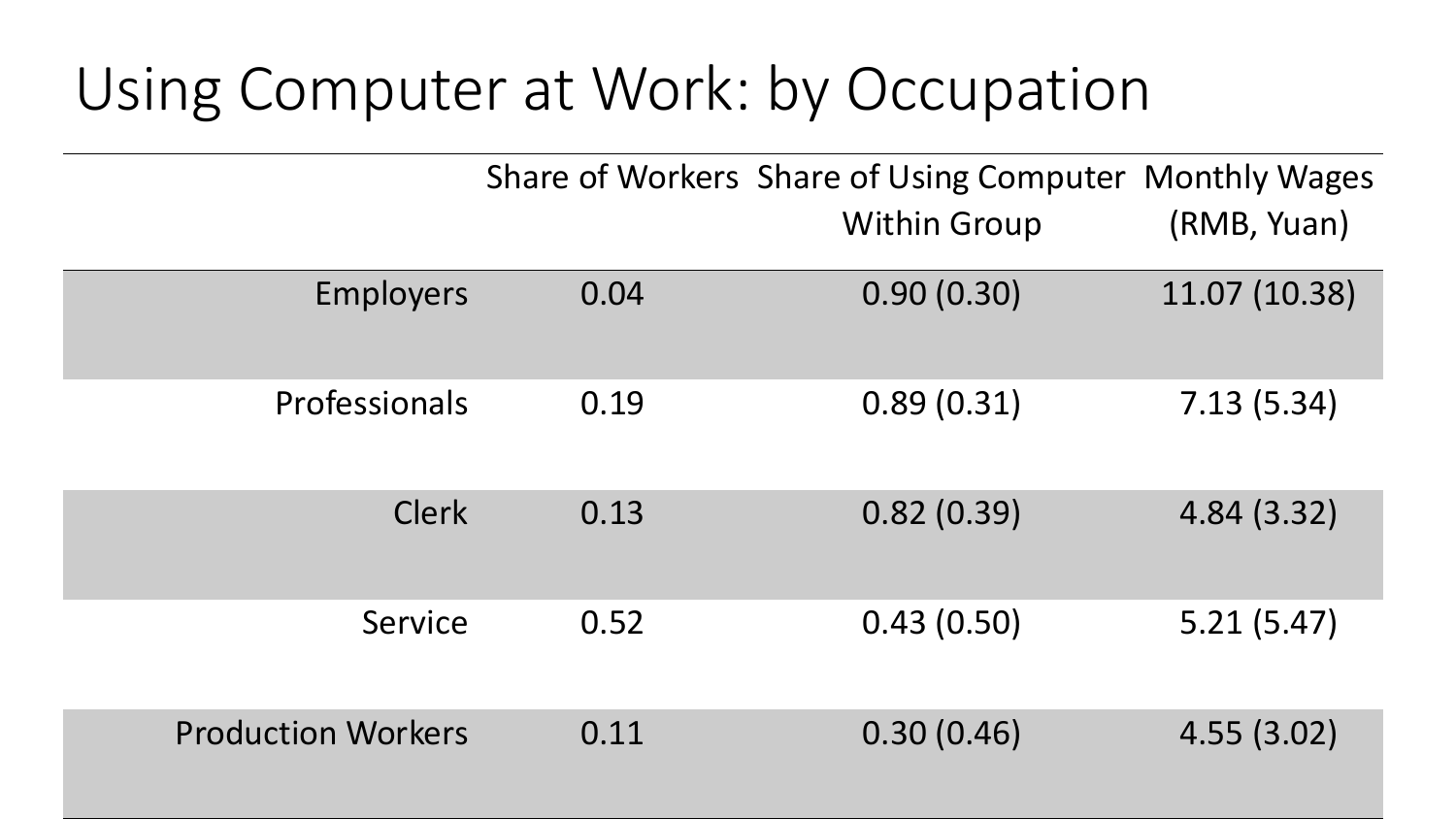## Who uses computer at work?

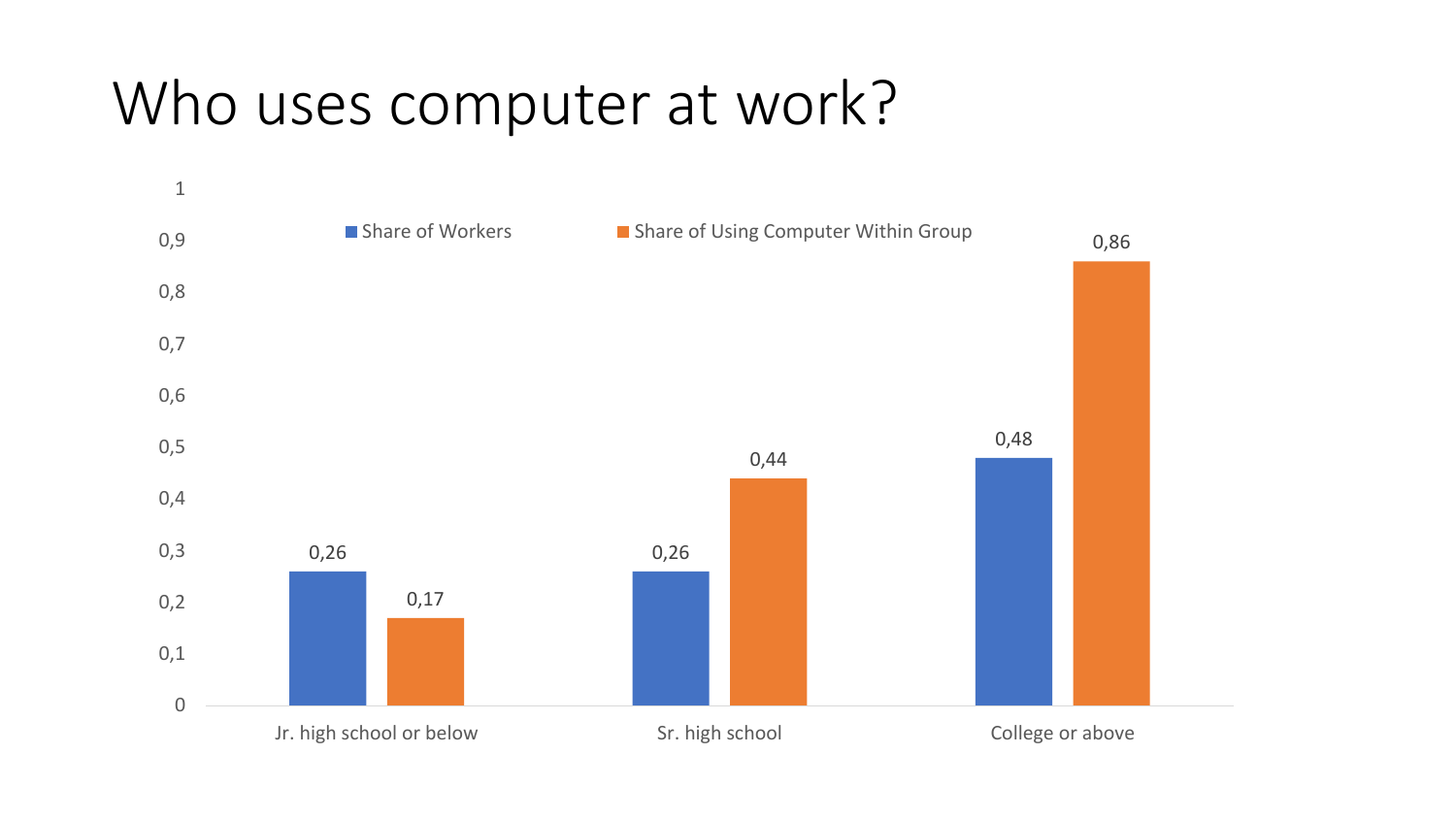### Who uses computer at work?

|                                         | Share of worker using computer | <b>Monthly wages (Yuan)</b> |
|-----------------------------------------|--------------------------------|-----------------------------|
| <b>Non-Routine Cognitive Analytical</b> |                                |                             |
| Low                                     | 0.15(0.36)                     | 3760 (3450)                 |
| Medium                                  | 0.59(0.49)                     | 5160 (4300)                 |
| High                                    | 0.93(0.25)                     | 7920 (6970)                 |
| <b>Non-Routine Cognitive</b>            |                                |                             |
| Interpersonal                           |                                |                             |
| Low                                     | 0.32(0.47)                     | 4140 (3240)                 |
| Medium                                  | 0.59(0.49)                     | 5000 (4220)                 |
| High                                    | 0.87(0.34)                     | 8160 (7370)                 |
| <b>Routine Cognitive</b>                |                                |                             |
| Low                                     | 0.31(0.46)                     | 4610 (4940)                 |
| Medium                                  | 0.56(0.50)                     | 5550 (5090)                 |
| High                                    | 0.83(0.38)                     | 6850 (6070)                 |
| Manual                                  |                                |                             |
| Low                                     | 0.63(0.48)                     | 5590 (5460)                 |
| Medium                                  | 0.40(0.49)                     | 4900 (4270)                 |
| High                                    | 0.62(0.48)                     | 6470 (6190)                 |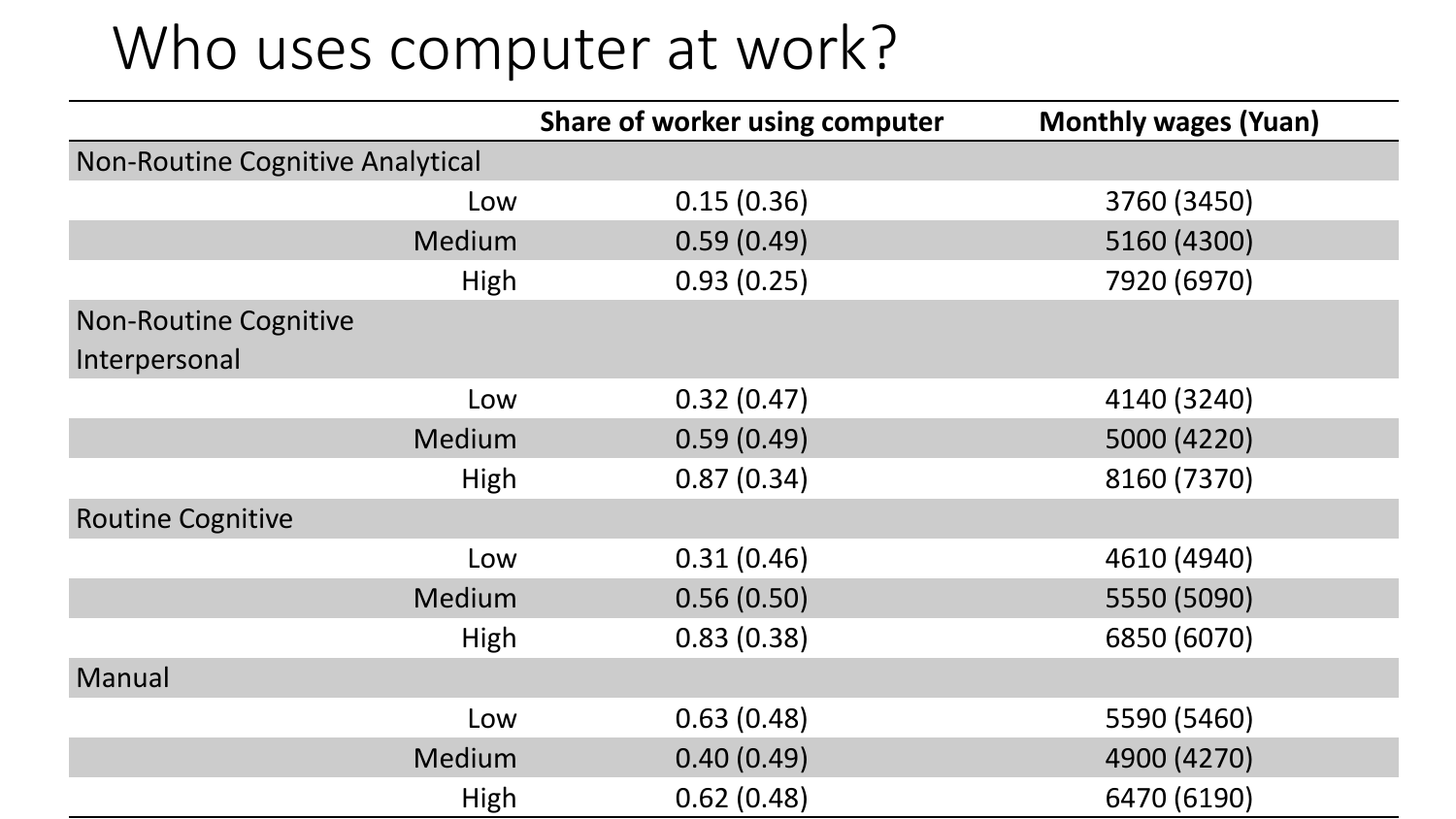## The determinants of computer use

- Running a Probit of the determinants of computer use at work, we find the following characteristics of the users.
- Education is an obvious determinant of computer use
- Young workers, aged below 40, have more advantages in computer use
- Workers who implement non-routine cognitive tasks tend to have high share of using computer at work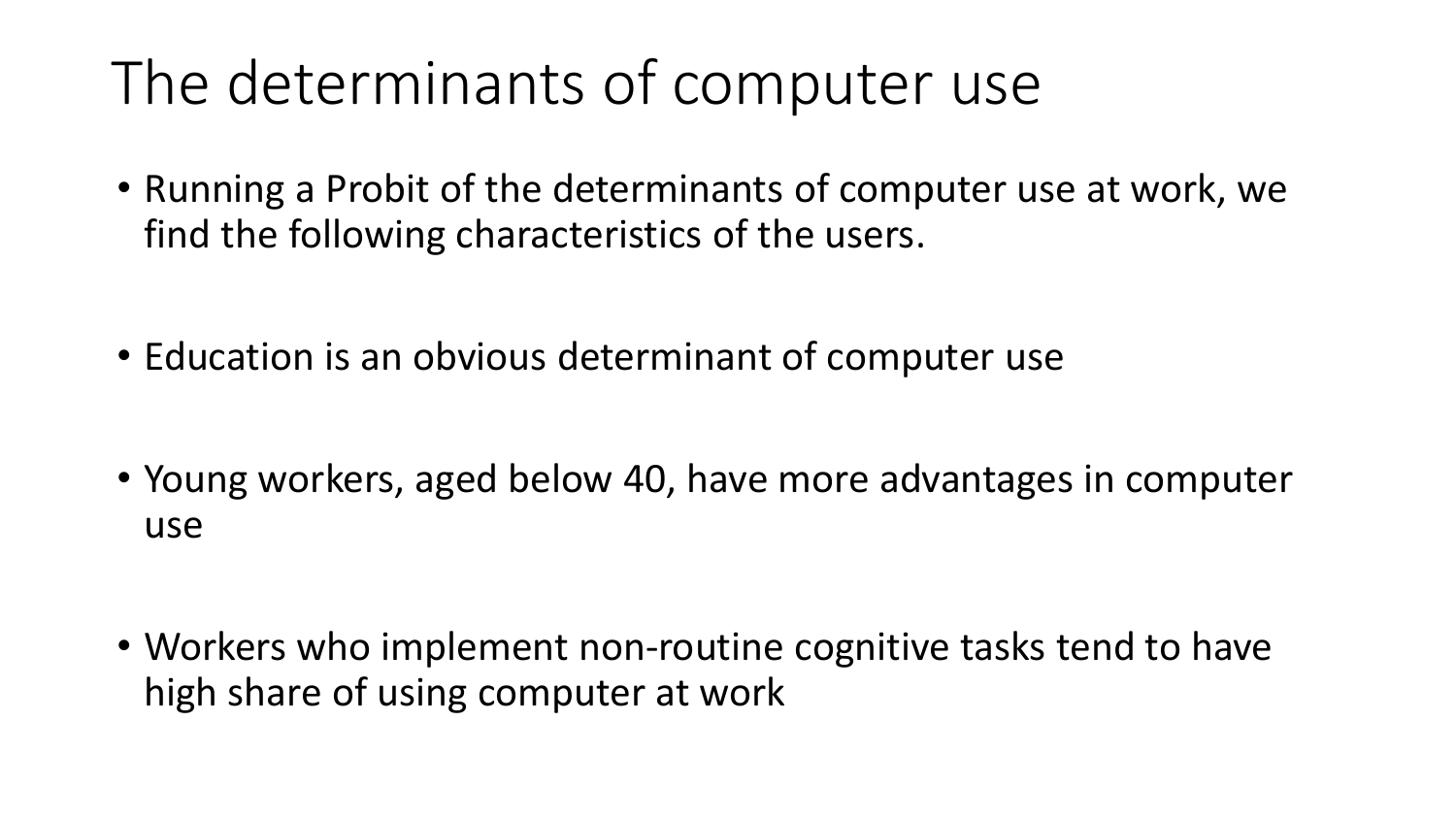## The contents of computer use

|                                              | <b>Share</b> | <b>SD</b> |
|----------------------------------------------|--------------|-----------|
| Email                                        | 0.4659       | 0.4989    |
| Search info on Internet                      | 0.5127       | 0.4999    |
| Data entry                                   | 0.4736       | 0.4993    |
| <b>Processing texts</b>                      | 0.4709       | 0.4992    |
| <b>Tabulation</b>                            | 0.4533       | 0.4979    |
| Data management                              | 0.1489       | 0.3560    |
| Software package, website design, programing | 0.0547       | 0.2274    |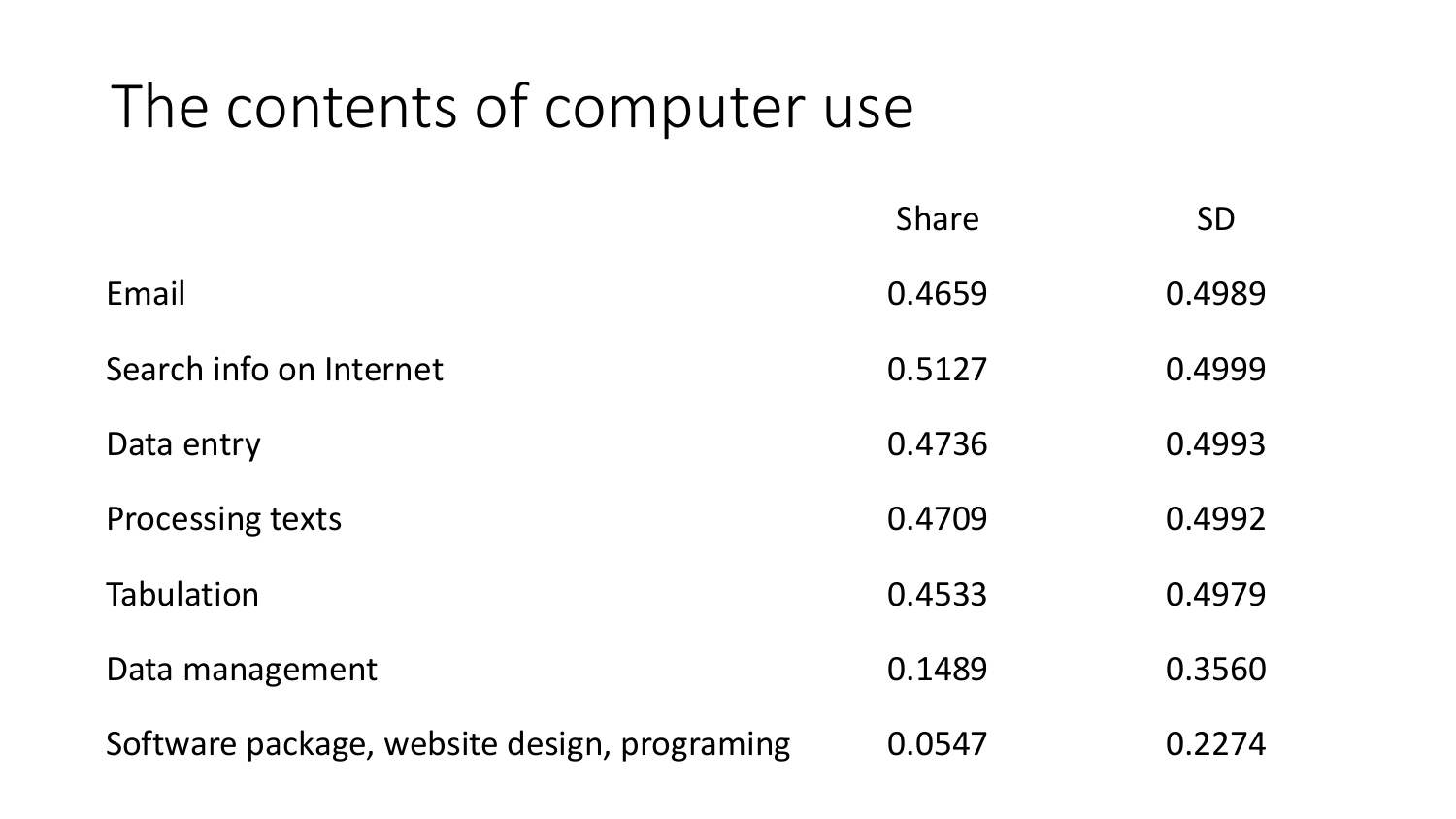### Returns to Computer Use at Work: CULS

|                                       | (1)        | (2)         | (3)         |
|---------------------------------------|------------|-------------|-------------|
| Use computer (never use=0)            | $0.602***$ | $0.225***$  | $0.138***$  |
|                                       | (0.024)    | (0.029)     | (0.032)     |
| Sr. high school (Jr. high school=0)   |            | $0.124***$  | $0.127***$  |
|                                       |            | (0.035)     | (0.034)     |
| College and above (Jr. high school=0) |            | $0.374***$  | $0.328***$  |
|                                       |            | (0.047)     | (0.047)     |
| Experience                            |            | $0.032***$  | $0.029***$  |
|                                       |            | (0.003)     | (0.003)     |
| Squared term of experience            |            | $-0.001***$ | $-0.001***$ |
|                                       |            | (0.000)     | (0.000)     |
| Gender (male=0)                       |            | $-0.181***$ | $-0.155***$ |
|                                       |            | (0.024)     | (0.024)     |
| Shanghai (Shenyang=0)                 |            | $0.583***$  | $0.549***$  |
|                                       |            | (0.042)     | (0.042)     |
| Fuzhou (Shenyang=0)                   |            | $0.321***$  | $0.287***$  |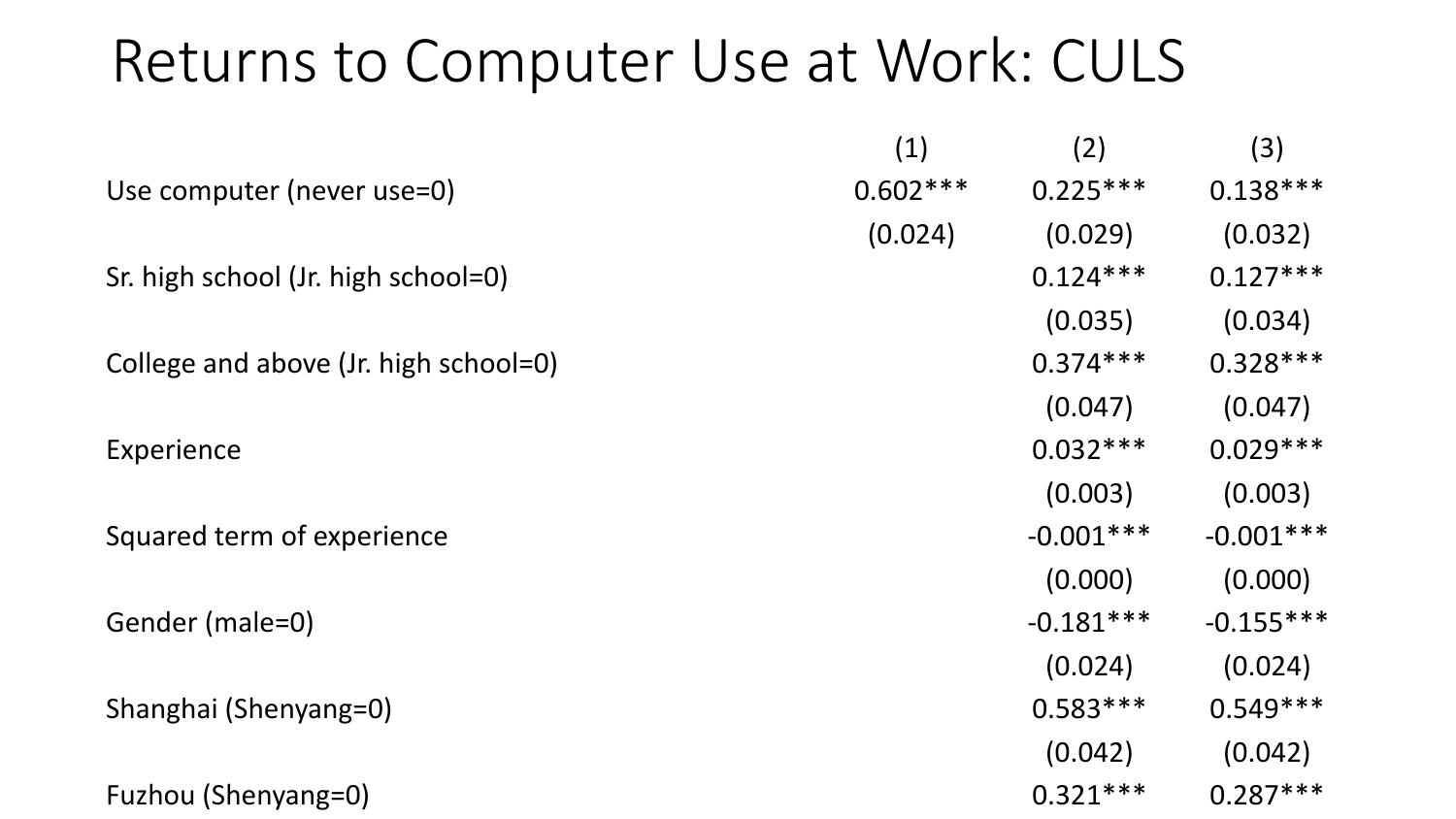### The returns to computer use (cont.)

|                                     | (1)   | (2)        | (3)         |
|-------------------------------------|-------|------------|-------------|
| Wuhan (Shenyang=0)                  |       | 0.062      | 0.051       |
|                                     |       | (0.043)    | (0.043)     |
| Guangzhou (Shenyang=0)              |       | $0.376***$ | $0.349***$  |
|                                     |       | (0.043)    | (0.043)     |
| Xian (Shenyang=0)                   |       | 0.054      | 0.031       |
|                                     |       | (0.043)    | (0.042)     |
| Non-Routine Cognitive Analytical    |       |            | $0.625***$  |
|                                     |       |            | (0.089)     |
| Non-Routine Cognitive Interpersonal |       |            | $0.153***$  |
|                                     |       |            | (0.059)     |
| <b>Routine Cognitive</b>            |       |            | $-0.412***$ |
|                                     |       |            | (0.077)     |
| Manual                              |       |            | $-0.014$    |
|                                     |       |            | (0.069)     |
| No. obs                             | 7,126 | 7,126      | 7,126       |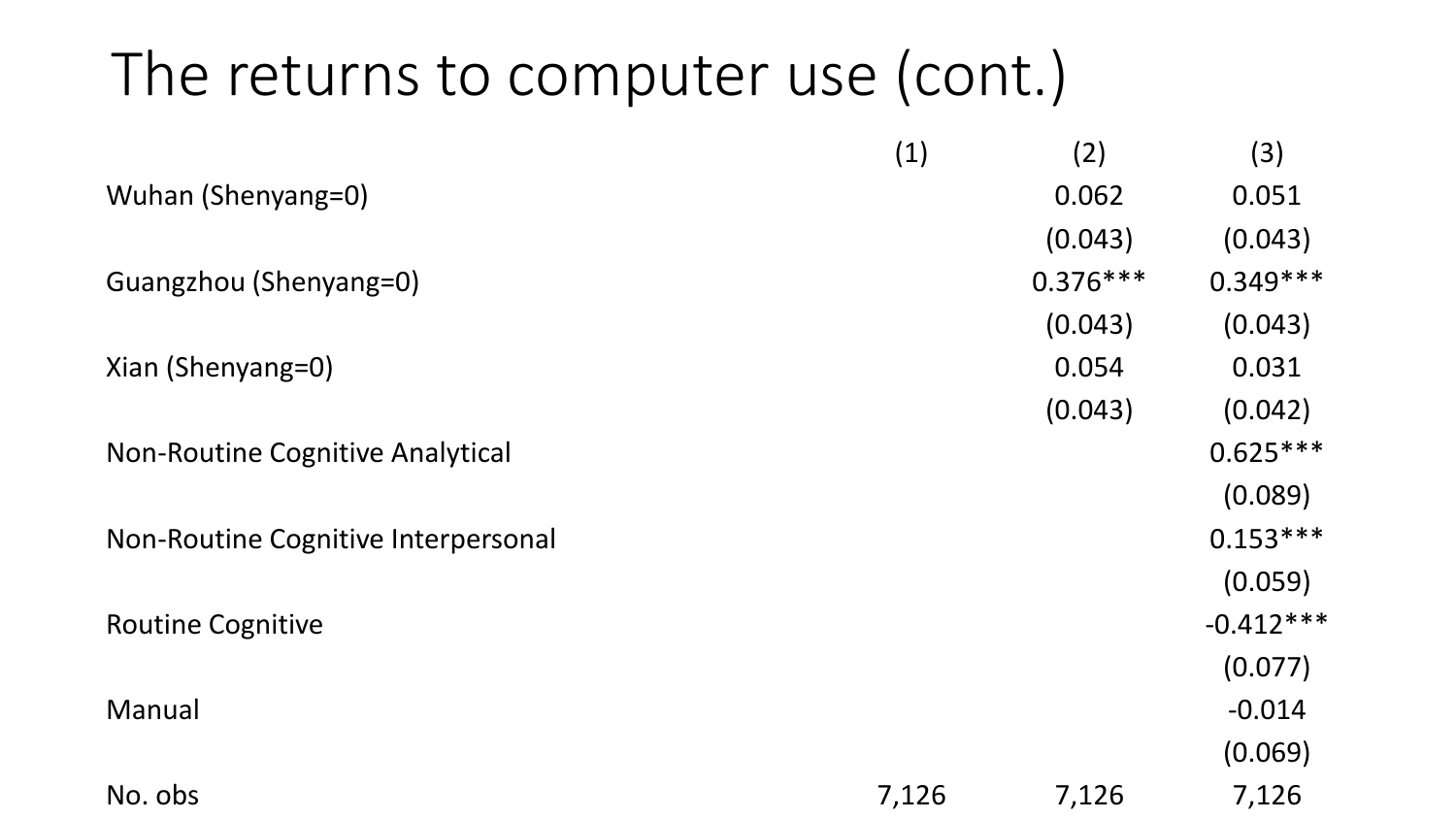### Computer use at home

|                               | (1)        | (2)        | <b>Share</b> |
|-------------------------------|------------|------------|--------------|
| Computer use at work          | $0.387***$ | $0.117*$   | 0.575        |
|                               | (0.064)    | (0.064)    |              |
| Computer use at home          | $0.305***$ | $0.122***$ | 0.853        |
|                               | (0.038)    | (0.036)    |              |
| Computer use at work and home | $0.158**$  | 0.017      | 0.544        |
|                               | (0.070)    | (0.068)    |              |
| Other control var             | <b>No</b>  | Yes        |              |
| No. of obs                    | 7126       | 7126       |              |
| $R^2$                         | 0.146      | 0.337      |              |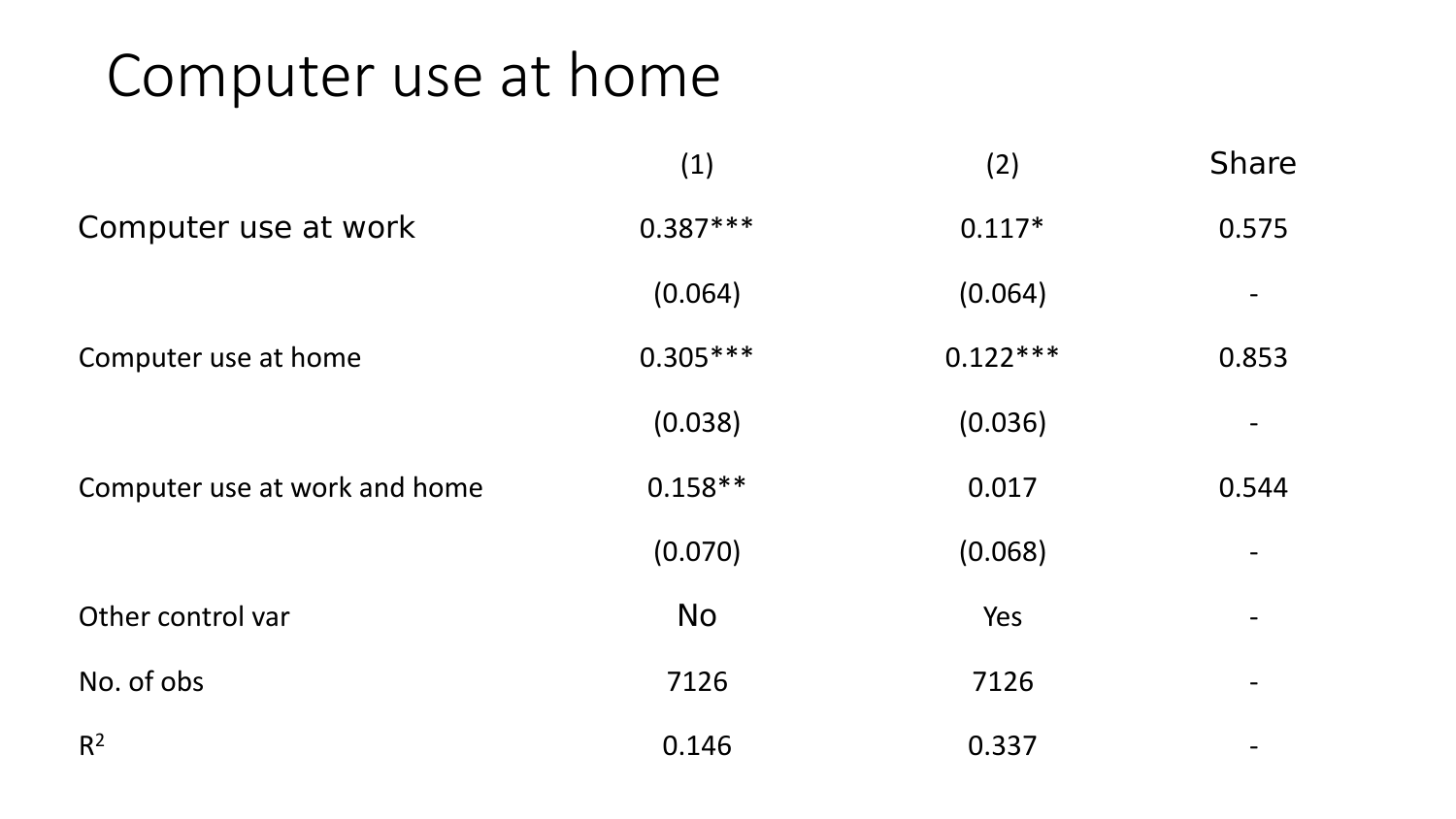#### Returns to Computer Use at Work: CEES

|                            | (1)        | (2)        | (3)        | (4)        |
|----------------------------|------------|------------|------------|------------|
| Computer use at work       | $0.409***$ | $0.206***$ | $0.107***$ | $0.053***$ |
|                            | (0.010)    | (0.011)    | (0.012)    | (0.012)    |
| Individual characteristics | <b>No</b>  | Yes        | Yes        | Yes        |
| Firm characteristics       | <b>No</b>  | <b>No</b>  | Yes        | Yes        |
| Occupations                | <b>No</b>  | <b>No</b>  | <b>No</b>  | Yes        |
| <b>Industries</b>          | <b>No</b>  | <b>No</b>  | <b>No</b>  | Yes        |
| <b>Cities</b>              | <b>No</b>  | Yes        | Yes        | Yes        |
| No. of Obs                 | 11,470     | 11,470     | 11,470     | 11,470     |
| $R^2$                      | 0.117      | 0.261      | 0.296      | 0.305      |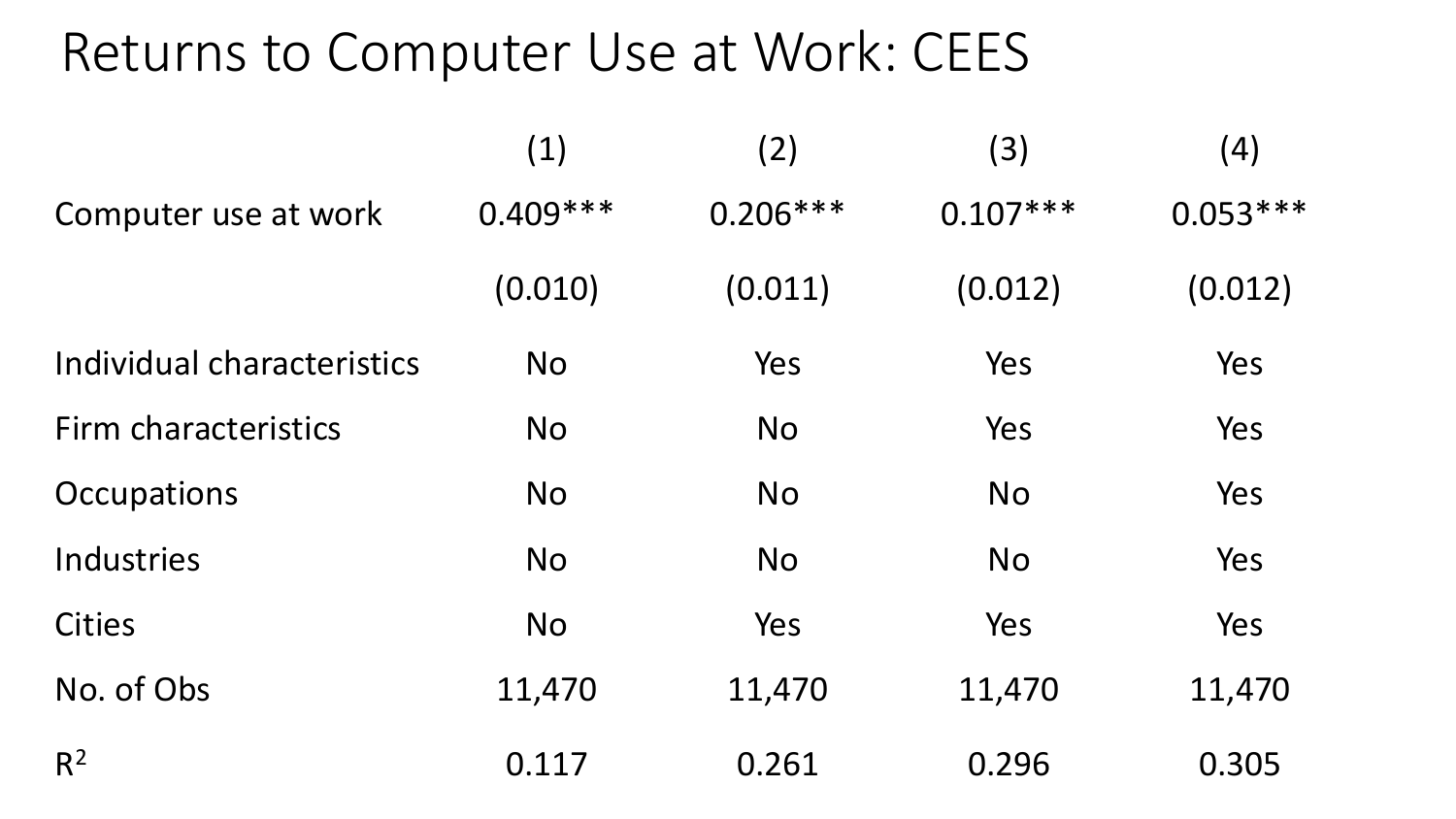#### Returns to Computer Use at Work: CEES

| Dept var: Log of hourly wages                   | (1)        | (2)        | (3)        | (4)        |
|-------------------------------------------------|------------|------------|------------|------------|
| Internet, data entry, or word                   | $0.214***$ | $0.098***$ | $0.039**$  | 0.003      |
|                                                 | (0.019)    | (0.018)    | (0.018)    | (0.018)    |
| Operation of assembly lines, electronic sheets, | $0.400***$ | $0.211***$ | $0.107***$ | $0.055***$ |
| intranet, or processing on-line orders          | (0.011)    | (0.012)    | (0.013)    | (0.013)    |
| Data management, programing,                    | $0.498***$ | $0.270***$ | $0.170***$ | $0.109***$ |
| or using specialized software                   | (0.014)    | (0.015)    | (0.015)    | (0.016)    |
| Individual characteristics                      | <b>No</b>  | Yes        | Yes        | Yes        |
| Firm characteristics                            | <b>No</b>  | <b>No</b>  | Yes        | Yes        |
| Occupation                                      | <b>No</b>  | <b>No</b>  | Yes        | Yes        |
| Sub-sectors                                     | <b>No</b>  | <b>No</b>  | Yes        | Yes        |
| <b>Cities</b>                                   | <b>No</b>  | Yes        | Yes        | Yes        |
| <b>Tasks</b>                                    | <b>No</b>  | <b>No</b>  | <b>No</b>  | Yes        |
| <b>Observations</b>                             | 11,470     | 11,470     | 11,470     | 11,470     |
| R-squared                                       | 0.138      | 0.292      | 0.345      | 0.355      |